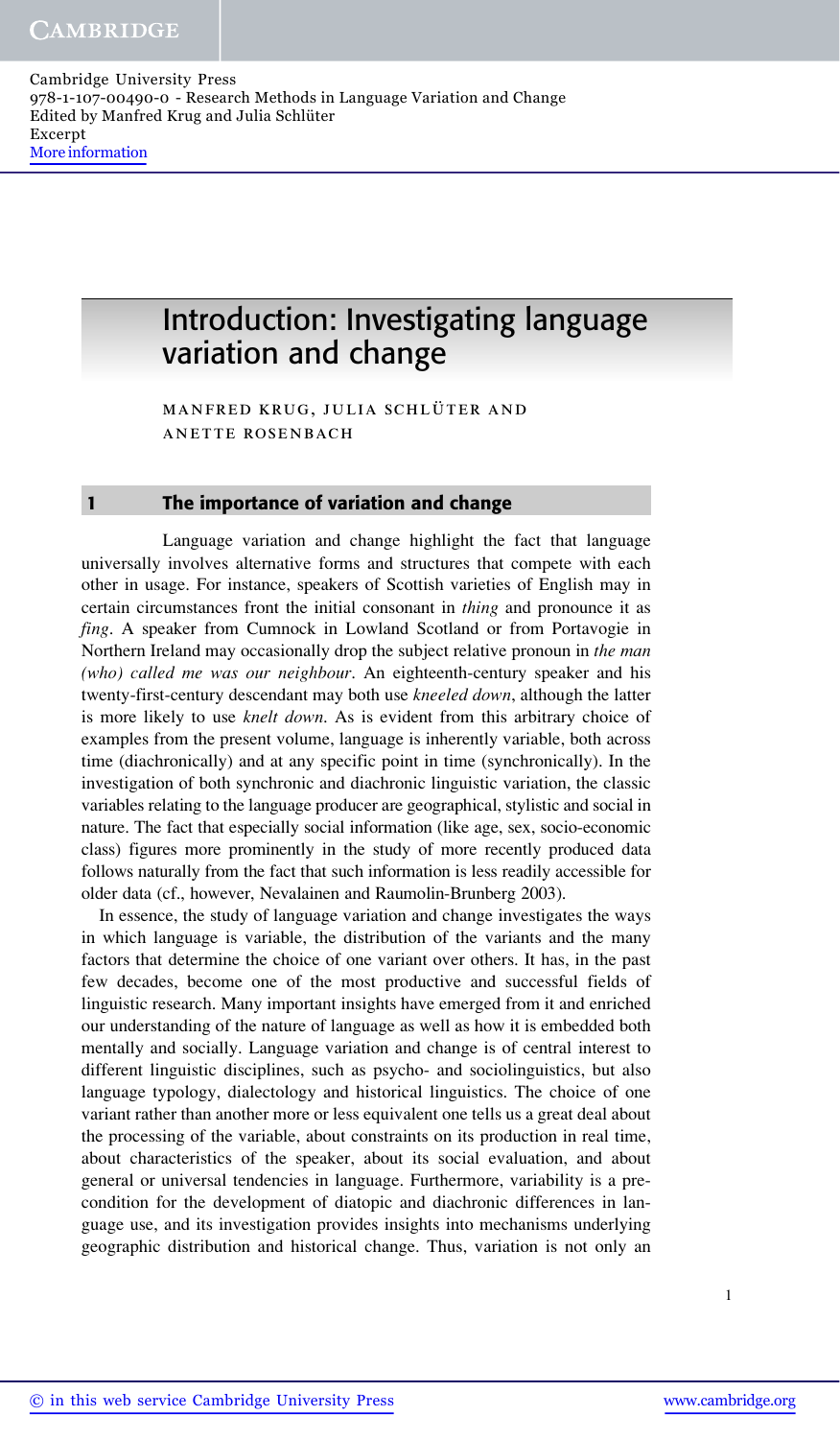inherent, characteristic property of language that linguistic research has to take into account, but it is also an invaluable source of information about language itself (cf. Schlüter 2005: Chapter 1).

The present introduction situates the study of language variation and change within the discipline of linguistics and within the context of other empirical sciences (Section 2). In so doing, some fundamental concepts of empiricism are introduced (objectivity, reliability and validity; deductive vs. inductive approaches; quantitative vs. qualitative studies; Section 3). Section 4 outlines different types of empirical data and methods of data collection in linguistics and surveys the extent to which certain subdisciplines of contemporary linguistics have their 'pet' methods, i.e. affinities with certain standardized ways of collecting data. Section 5 focuses on the study of language variation and change, sketching the evolution of linguistic approaches and methods up to and focusing on the present day. We will argue in favour of a cross-fertilization between disciplines and advocate a methodological pluralism, which the present volume is designed to facilitate and promote.

# 2 Introspective versus empirical approaches

While the interest in language is common to all schools of linguistics, what precisely they choose as their objects of study depends significantly on their theoretical outlook. As Gilquin and Gries (2009: 1–2) remark, among linguists 'there is surprisingly little agreement on what exactly qualifies as data and how they are to be obtained, analyzed, evaluated, and interpreted'. The most striking difference in this respect is certainly the gap between purely introspective and empirically based work. To be sure, introspection can be empirically gleaned and objectivized, for instance through the use of questionnaires or experiments (see Krug and Sell, Chapter 4, or Hoffmann, Chapter 5, this volume). By 'purely introspective', however, we understand an individual researcher's intuition about a given structure (which is potentially made up during the analysis), i.e. an analysis which does not rely on a set of systematically collected data, and thus makes no obvious attempt at a supra-individual or even representative status. (Representativeness may in fact be an ultimately unattainable goal, but, in our view, one which is worth striving for.) Underlying this understanding of empirical research, then, is the concept of empiricism in the tradition of Locke and Popper, which requires systematic data collection for the formulation and falsification of hypotheses (see also Section 3 below for detail).

As is pointed out by Meyer (2009), linguistics has a long tradition as an empirical discipline. Up to the 1960s, linguists' work was based on authentic examples collected from written or spoken usage. The Chomskyan revolution and the rise of the generative paradigm put a sudden halt to this tradition, now dismissing actual language data as error-ridden and imperfect and concentrating instead on the internalized grammar of an ideal speaker/hearer. Rather than hunting for examples in the outside world, the researcher (somewhat mockingly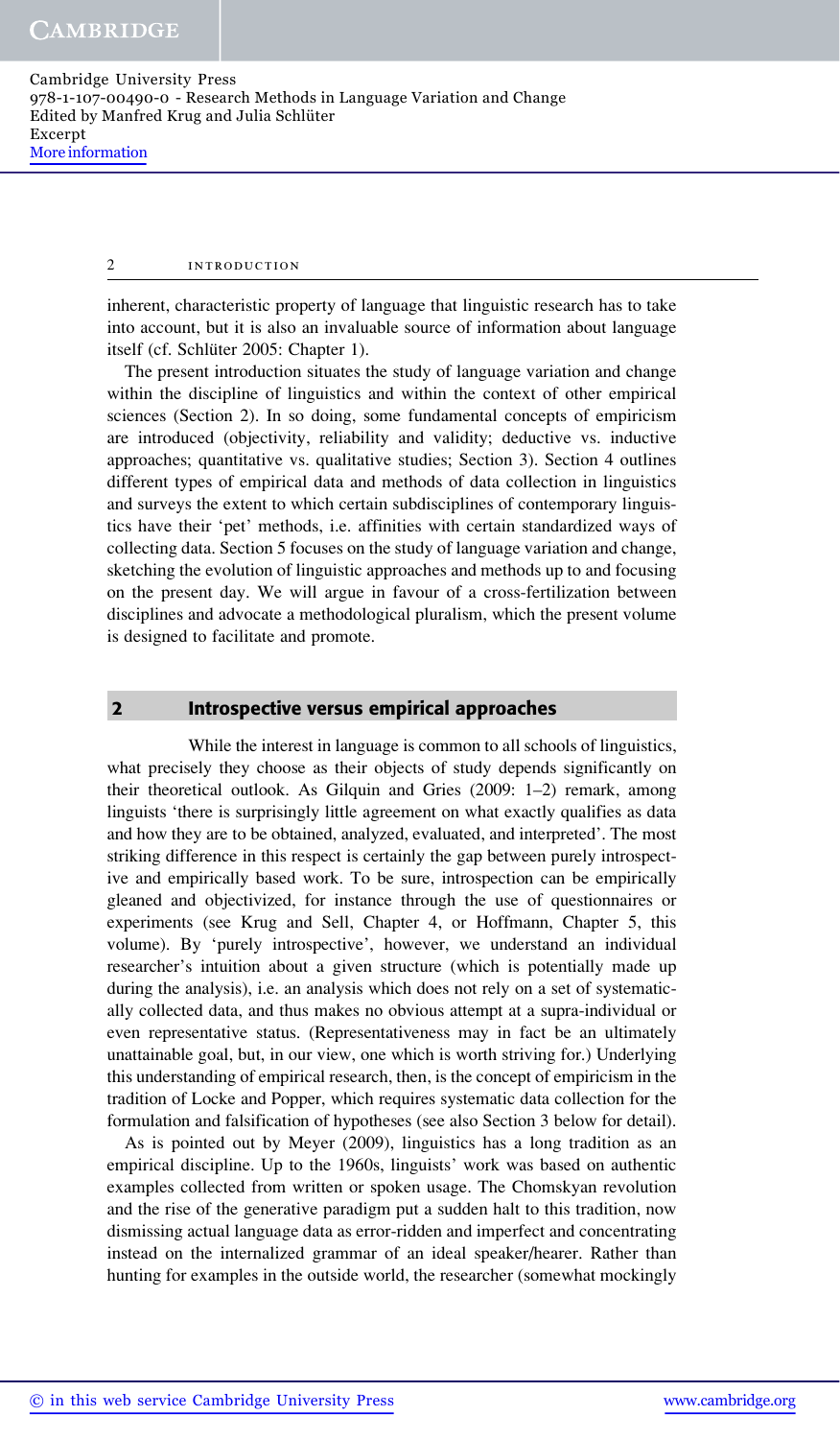portrayed as an 'armchair linguist') was now justified to stay in a private study, reaching conclusions mainly based on his or her own intuition. Fillmore (1992: 36) caricatures the 'armchair linguist' as follows:

> He sits in a deep soft comfortable armchair, with his eyes closed and his hands clasped behind his head. Once in a while, he opens his eyes, sits up abruptly shouting, 'Wow, what a neat fact!', grabs his pencil, and writes something down. Then he paces around for a few hours in the excitement of having come still closer to knowing what language really is like.

This approach was legitimate because generative grammarians exclusively relied on their own intuitions to determine what was grammatical or ungrammatical in their language. As Meyer (2009: 210) puts it:

> Chomsky's notion of the ideal speaker and hearer completely negated the idea of variation in language, viewing the structure of a language such as English as an idealization – a static entity not subject to any variation ... For Chomsky, empirical evidence – real data and facts about usage – was less important than the particular linguistic argument being advanced.

Empirical research in current linguistics, especially from a functional perspective, is located at the other end of the methodological continuum.<sup>1</sup> It relies on observation, experiments and data collected from users of the language in real or purposely created situations of language use. Yet, intuition and background knowledge can and often do inspire the formulation of research questions and underlie the evaluation and classification of results.

# 3 Fundamental principles of empiricism

The linguistic study of variation and change – like other branches of empirical research – adheres to the three hallmarks of empiricism, namely objectivity, reliability and validity. The results attained should be objective, i.e. independent of the persons involved and the devices used in the study; reliable, i.e. consistent across possible repetitions of the study under identical conditions; and valid, i.e. truly pertinent to the problem under study (cf. Diekmann 2007: 250–261; Brosius, Koschel and Haas 2008: 63–70).

One thing empirical linguistics shares with more traditional generative linguistics is the link between data and theory. Depending on which of the two precedes the other in empirical research, we can distinguish between deductive and inductive approaches. On the one hand, researchers can rely on a deductive method, which is a top-down process. In the first place, principles, theories and hypotheses are formulated or adopted, and subsequently attempts are made to verify or falsify them on the basis of relevant data. This path leads from the

 $1$  The requirement of descriptive adequacy for natural (and variable) usage data was increasingly recognized by more recent branches of generative linguistics in the 1990s (cf. also Schlüter 2003).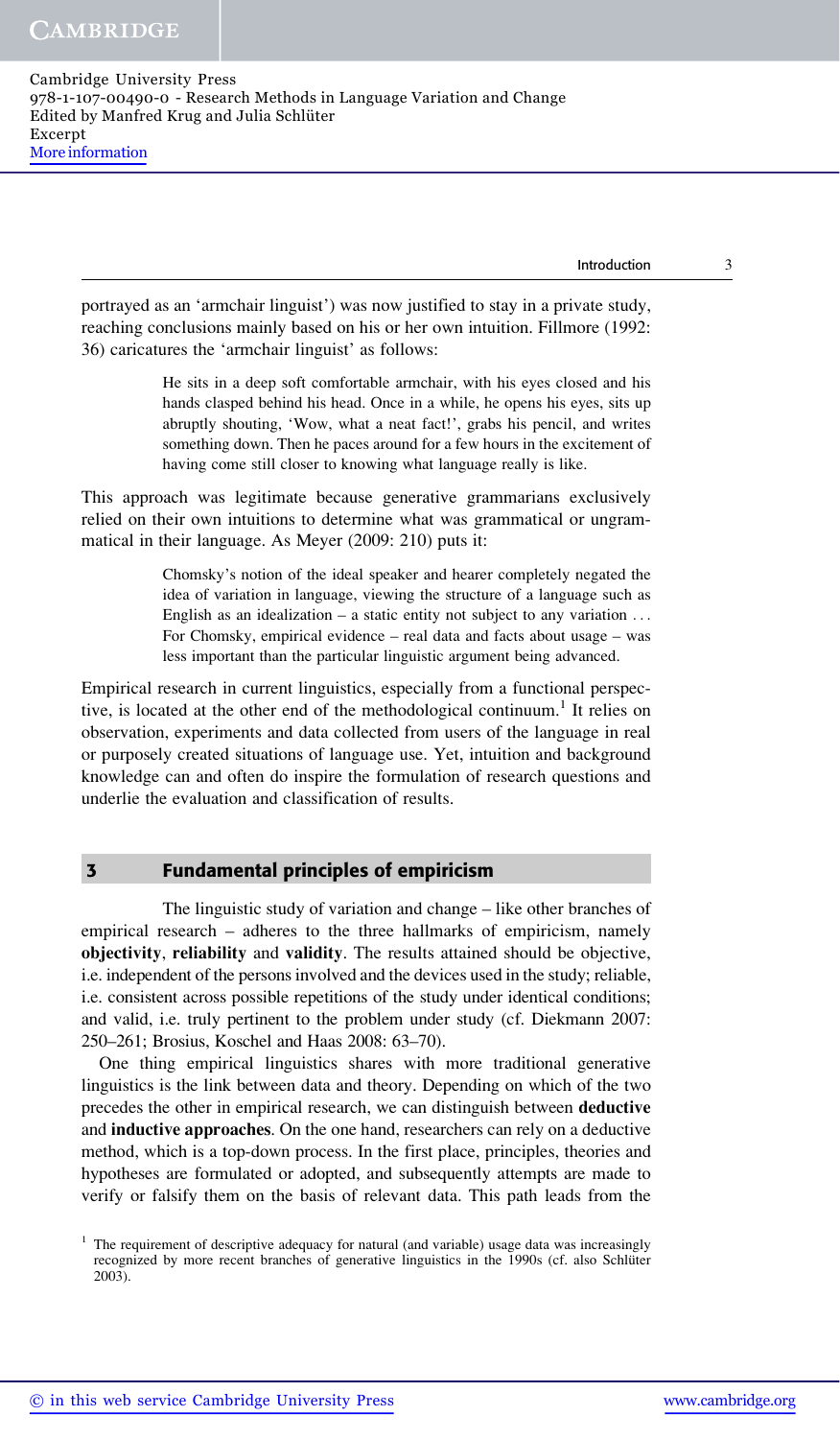general to the particular. The inductive approach, on the other hand, constitutes a bottom-up process. At first, observations and real data are analysed, which are then interpreted and used to build new hypotheses, theories or principles (which can then be confirmed or falsified in further studies). This process leads from the particular to the more general (cf. Blachowicz 2009: 310).

A further dichotomy in empirical linguistics concerns qualitative vs. quantitative research. A qualitative study typically focuses on one or a few piece(s) of evidence and analyses it in detail and with a view to a variety of its characteristics. It can investigate aspects that are difficult or impossible to quantify, such as associations, implications, opinions and feelings. In contrast, a quantitative study characteristically aims at numbers, counts or statistical measures, which is why it tends to involve a maximally large number of examples, but just a restricted set of categories for their features.

The choice of a qualitative or quantitative approach is often related to the research perspective, i.e. whether it is deductive or inductive. As Creswell (2009: 49) points out, '[i]n quantitative research, researchers often test theories as an explanation for answers to their questions ... In qualitative research ... [t]he inquirer may generate a theory as the final outcome of a study and place it at the end of a project'. Alternatively, in other qualitative studies, the theory 'comes at the beginning and provides a lens that shapes what is looked at and the questions asked'. Thus, quantitative research is usually linked to the deductive model, whereas qualitative inquiries may use inductive or deductive approaches (see Figure 1).



Figure 1. The deductive approach typically used in quantitative research (left column; Creswell 2009: 57) and the inductive logic of research in a qualitative study (right column; Creswell 2009: 63)

This dichotomy, however, does not imply that qualitative and quantitative approaches are mutually exclusive. On the contrary, a combination of methods can contribute to a better understanding of the phenomena under investigation. Mixed methods can provide rich in-depth data and ensure their generalizability to larger contexts, while at the same time avoiding the restrictions of each individual approach (cf. Angouri 2010: 33). In mixed methods research,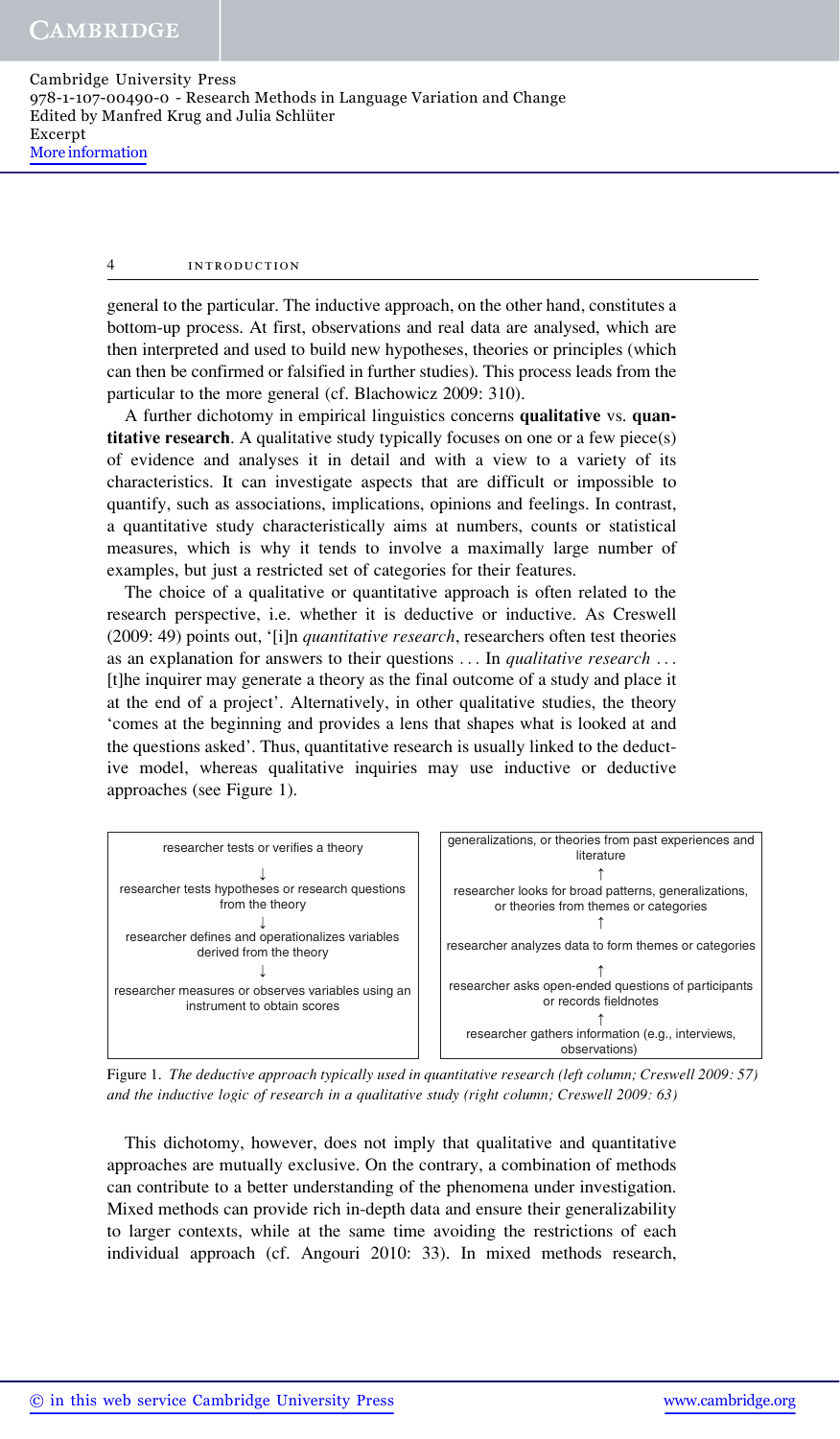researchers can both test and develop theories, and they may use certain theoretical foci to guide the study.

In practice, empirical research moves forward through an alternation of induction and deduction, so that the two perspectives complement each other to ensure a steady progress. This is depicted in the so-called empirical cycle, which characterizes not only linguistic research, but all other empirical fields of study. Formulated in more general terms, the empirical cycle takes the following shape (cf. Figure 2).

| Phase 1 | Observation | Collection and grouping of empirical materials; (tentative) formation of<br>hypotheses                                                                                                 |
|---------|-------------|----------------------------------------------------------------------------------------------------------------------------------------------------------------------------------------|
|         |             |                                                                                                                                                                                        |
| Phase 2 | Induction   | Formulation of hypotheses                                                                                                                                                              |
|         |             |                                                                                                                                                                                        |
| Phase 3 | Deduction   | Derivation of specific consequences from the hypotheses, in the form of<br>testable predictions                                                                                        |
|         |             |                                                                                                                                                                                        |
| Phase 4 | Testing     | Testing of the hypotheses against new empirical materials, by way of<br>checking whether or not the predictions are fulfilled                                                          |
|         |             |                                                                                                                                                                                        |
| Phase 5 | Evaluation  | Evaluation of the outcome of the testing procedure with respect to the<br>hypotheses or theories stated, as well as with a view to subsequent,<br>continued or related, investigations |

Figure 2. The empirical cycle (adapted from de Groot's 'cycle of empirical scientific inquiry'; 1969: 28)

Needless to say, like all models, the empirical cycle itself is an idealization as the phases do not necessarily always proceed in the chronological order given. Nevertheless, it certainly is a useful model for the design of a research project and the evaluation of previous studies.

# 4 Methods of data collection in empirical linguistics

Concerning the types of data used in empirical linguistics in particular, researchers have a wide spectrum of possibilities at their disposal, the choice of which depends on the specific purpose of the investigation. In principle, linguists are interested in natural, unmonitored speech production, i.e. what language users inadvertently do when not being observed. However, the presence of an observer or an experimental setting has a more or less pervasive influence on the naturalness of the communicative situation. This dilemma is known as the **observer's paradox**. There is, in general, a trade-off between the naturalness of the data and the degree of control the researcher has over them. If the researcher looks for maximally spontaneous usage produced by speakers or writers who are ignorant of the fact that their language will be used for a linguistic study, he or she has to be content with what happens to be available, for instance in a linguistic corpus or in a non-manipulated conversation. As soon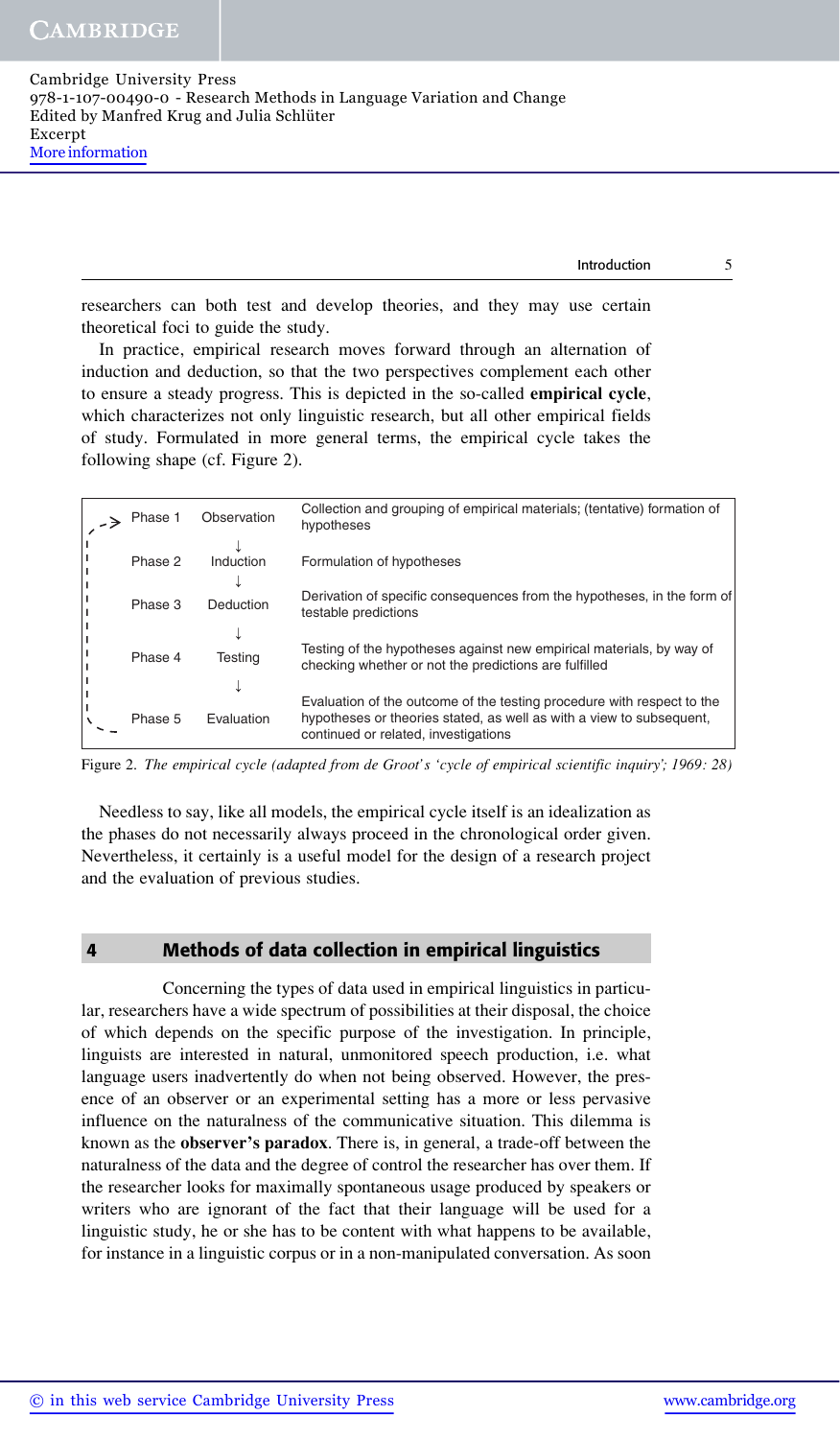as speakers or writers are aware that their language will be investigated, e.g. in a linguistic interview situation or in front of a participant observer, they will monitor their usage to a greater or lesser extent. Elicited data, i.e. linguistic information specifically asked for by the researcher, as in a metalinguistic interview or questionnaire, is likely to be strongly influenced by the interviewee's awareness of the formality of the situation. The most artificial kind of setting in which data can be obtained is represented by invasive experiments, which may go so far as to obstruct articulatory movements. On the positive side, the more constrained the situation in which data are obtained, the better can interfering factors (or 'noise') be controlled or neutralized. The analysis can also be focused on highly specific items that may rarely be found in naturalistic data. Figure 3, which is inspired by the (partially congruent) classification provided by Gilquin and Gries (2009: 5), portrays the inverse relationship between the naturalness and the degree of monitoring inherent in linguistic data, depending on the method used for data collection.

| $+$ natural $/$<br>- monitored | Corpora         |   | Corpora of (surreptitiously recorded) spontaneous spoken usage |
|--------------------------------|-----------------|---|----------------------------------------------------------------|
|                                |                 | ∨ | Corpora of (various genres of) written texts                   |
|                                |                 | ↗ | (Surreptitious) participant observation                        |
|                                | Observation     | ∨ | Unconcealed observation with observees' consent                |
|                                | Elicitation     | ↗ | Sociolinguistic interviews                                     |
|                                |                 | ∨ | Metalinguistic interviews and questionnaires                   |
| $-$ natural $/$                | Experimentation | ↗ | Minimally invasive experiments                                 |
| + monitored                    |                 | ↘ | Invasive experiments                                           |

Figure 3. Types of linguistic data, arranged according to their degree of naturalness/monitoring

It is, thus, relatively easy to obtain a large but diffuse set of comparably spontaneous linguistic data, but it is very difficult to collect a satisfactory amount of unmanipulated data on a highly specific or infrequent linguistic phenomenon. Note, however, that Figure 3 is a gross simplification in many respects. For one thing, the actual authenticity of collected data within the categories mentioned as examples varies, in addition, with degrees of formality, register, style and editing. For instance, corpora of spoken usage, the most 'natural' data type, may be more or less monitored depending on whether they represent informal spontaneous spoken usage or planned speeches held in public. Written corpus texts may be fairly unmonitored in the case of weblogs or informal e-mail correspondence; they may, however, be extremely monitored if they are strongly edited, as in the case of newspaper texts where column width and article length matter. $<sup>2</sup>$  For another thing, each method of data collection</sup> comes with its own caveats. Thus, the most promising way of obtaining

<sup>&</sup>lt;sup>2</sup> Concerning the heterogeneity of spoken and written registers, see Koch and Oesterreicher (1985) or Biber (1988, 1995); see further Biber and Gray, Chapter 21, this volume.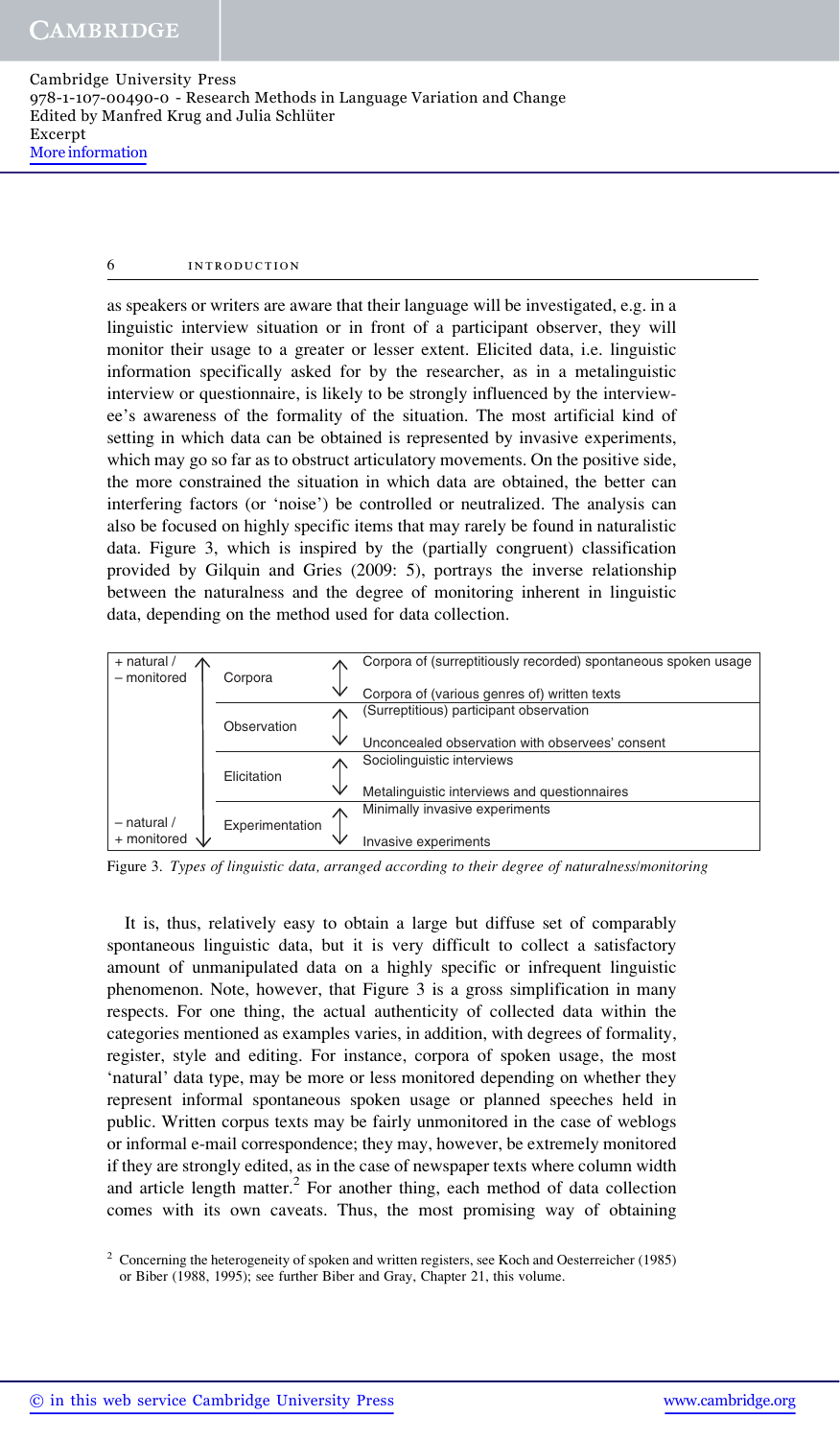unmonitored data, viz. the surreptitious recording of informal conversations, involves ethical if not legal problems. Note further that the most highly controlled experimental settings may unearth mere experimental effects rather than producing 'genuine' data (see e.g. Penke and Rosenbach 2004: 487–90 for further explication). (Details on the issues involved in each methodology can be found in the corresponding chapters of this volume.)

Usually, linguists from different subdisciplines have their particular 'pet' methods, which are determined by their theoretical take on language. Thus, typically, approaches focusing on the use of language prefer the most natural type of data, viz. contemporary corpora, as their primary data source. Sociolinguists typically elicit data on certain variables by using a technique called the sociolinguistic interview. Two other types of elicitation, namely metalinguistic interviews and questionnaires – explicitly asking informants about usage in their language or variety – are the bread-and-butter methods for typologists and dialectologists when exploring cross-linguistic and cross-dialectal similarities and differences. Experimental data, usually associated with the fields of psycho- and neurolinguistics, also constitute a data type specifically elicited by the researcher. Historical linguists have to cope with whatever sources are left to them. These are usually written documents, which can be compiled into historical and diachronic corpora or databases. This sketch is certainly grossly simplified, though it captures the broad picture of the types of methods typically applied by the different linguistic approaches.

These affinities can be documented by looking at the methods used in articles published in linguistic journals that are dedicated to individual subdisciplines. Table 1 summarizes the results of such a survey.<sup>3</sup> It largely confirms the picture drawn above and extends it to other subdisciplines. Those historical studies that explicitly mention an empirical method almost invariably use corpora. Research on dialects and varieties likewise depends heavily on corpus data, but also employs interviews, questionnaires and experiments. Studies in the fields of language contact, typology and anthropological linguistics nowadays incline towards corpus analysis, whereas interviews and experiments play only a secondary role. While in the aforementioned three disciplines, article abstracts more often than not leave methodological information implicit (which may be taken to indicate that they contain qualitative rather than quantitative work), the following disciplines have strong empirical foci and clearly recognizable 'pet' methods. Sociolinguistic work is very often corpus-based, but interviews are also frequently used. On the other hand, work in cognitive linguistics, psycho- and neurolinguistics, as well as in language acquisition and teaching, predominantly relies on experiments in the widest sense.

<sup>&</sup>lt;sup>3</sup> Notice that the category 'corpus analysis' here embraces all methods based on a collection of naturalistic written or spoken data. For instance, it includes studies where conversations between inadvertent speakers were recorded and subsequently analysed. The category 'experiments' is another relatively broad one, covering not only highly controlled setups, but also various types of situations where participants were asked to perform a certain task.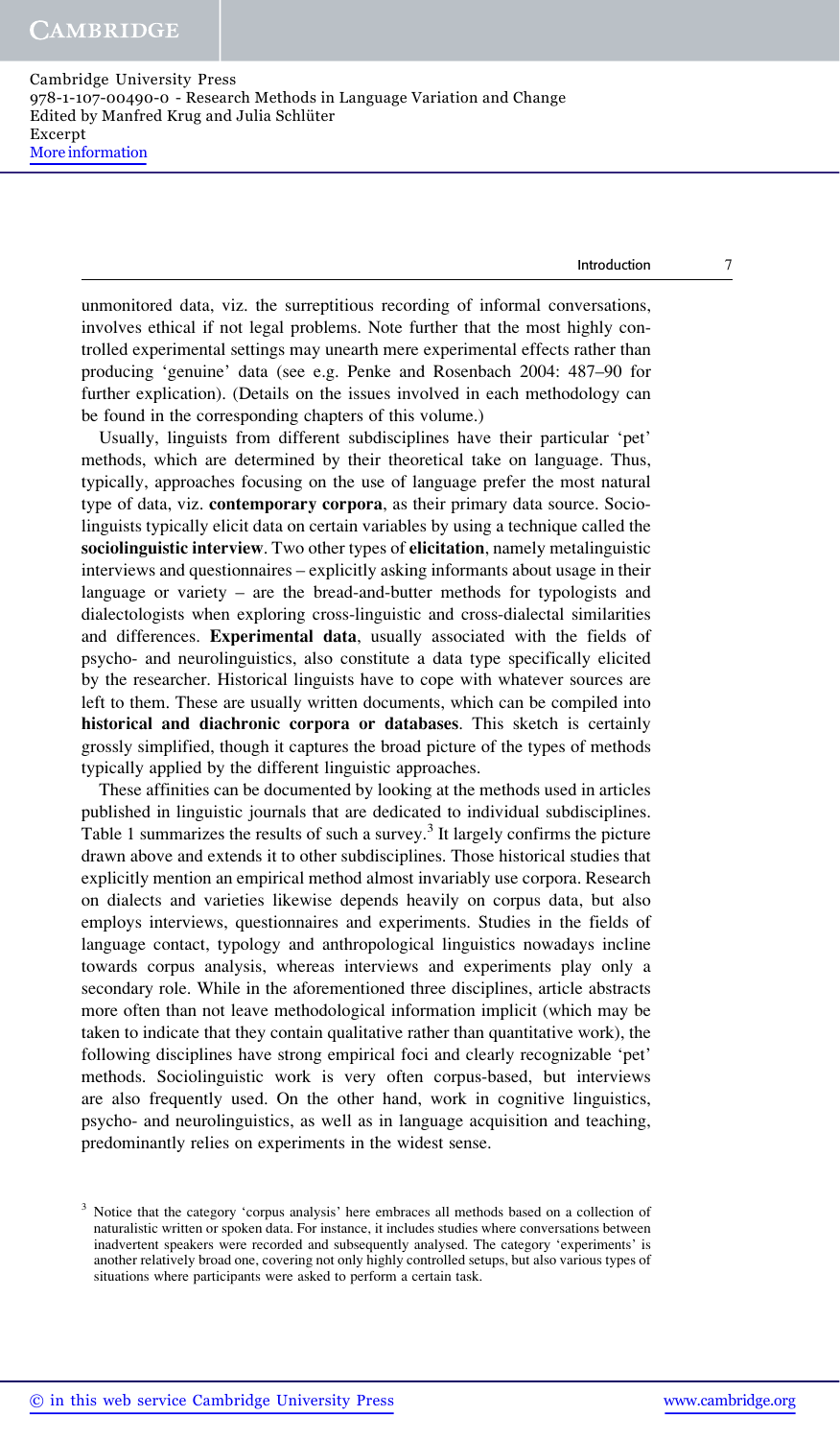| Table 1. Survey of methods used in different linguistic subdisciplines, according to the    |  |
|---------------------------------------------------------------------------------------------|--|
| information given in article abstracts in recent issues of relevant journals <sup>(a)</sup> |  |

|                                                                                                                                                                                                                                                                                                                                                                                                                                           | Corpus analysis | Interviews       | Questionnaires   | Experiments  | Other/Unclear<br>No indication |
|-------------------------------------------------------------------------------------------------------------------------------------------------------------------------------------------------------------------------------------------------------------------------------------------------------------------------------------------------------------------------------------------------------------------------------------------|-----------------|------------------|------------------|--------------|--------------------------------|
| <b>Historical linguistics</b><br>Diachronica 25.1, 2008 - 26.3, 2009<br>Folia Linguistica Historica 27.1–2, 2006; 28.1–2, 2007; 29.1, 2008                                                                                                                                                                                                                                                                                                | 7               | $\boldsymbol{0}$ | $\boldsymbol{0}$ | $\mathbf{0}$ | 40                             |
| <b>Dialects and varieties</b><br>American Speech 84/1-4, 2009<br>English World-Wide 29/1, 2008; 30/1-3, 2009; 31/1, 2010<br>Dialectologia et Geolinguistica 16, 2008; 17, 2009<br>World Englishes 29/1, 2010                                                                                                                                                                                                                              | 7               | $\overline{2}$   | 3                | 3            | 39                             |
| Language contact, typology, anthropological linguistics<br>Anthropological Linguistics 51/1, 2009<br>Journal of Language Contact 2, 2009<br>Journal of Pidgin and Creole Languages 24/1-2, 2009; 25/1, 2010<br>Languages in Contrast 9/1-2, 2009; 10/1, 2010<br>Language Typology and Universals 62/1-4, 2009                                                                                                                             | 10              | 1                | 0                | 1            | 40                             |
| Sociolinguistics<br>Gender and Language 3/1-2, 2009<br>International Journal of the Sociology of Language 202-203, 2010<br>Journal of Sociolinguistics 14/1-5, 2010<br>Language in Society 39/1-3, 2010                                                                                                                                                                                                                                   | 17              | 8                | $\overline{c}$   | 1            | 21                             |
| Cognitive linguistics, psycho- and neurolinguistics<br>Applied Psycholinguistics 31/1, 2010<br>Brain and Language 113/1-2, 2010<br>Cognitive Linguistics 21/1, 2010<br>International Journal of Speech-Language Pathology 12/2, 2010<br>Journal of Neurolinguistics 23/3, 2010<br>Journal of Psycholinguistic Research 1/2010<br>Language and Cognition 1/2, 2009<br>Language and Cognitive Processes 25/3, 2010                          | $\mathbf{0}$    | $\overline{2}$   | $\overline{2}$   | 30           | 25                             |
| First and second language acquisition and teaching<br>Bilingualism: Language and Cognition 13/1-2, 2010<br>English Language Teaching 3/1, 2010<br>International Journal of Bilingualism 14/1, 2010<br>Journal of Child Language 37/1-2, 2010<br>Language Learning 60/1, 2010<br>Modern Language Journal 94/1, 2010<br>Research in the Teaching of English 44/1-2, 2009; 44/3-4, 2010<br>Studies in Second Language Acquisition 32/1, 2010 | 5               | 1                | 7                | 39           | 48                             |

 $\alpha$ ) This survey was conducted in collaboration with Matthias Staller, who participated in an advanced linguistics seminar taught by Julia Schlüter at the University of Regensburg in the winter term 2009/2010.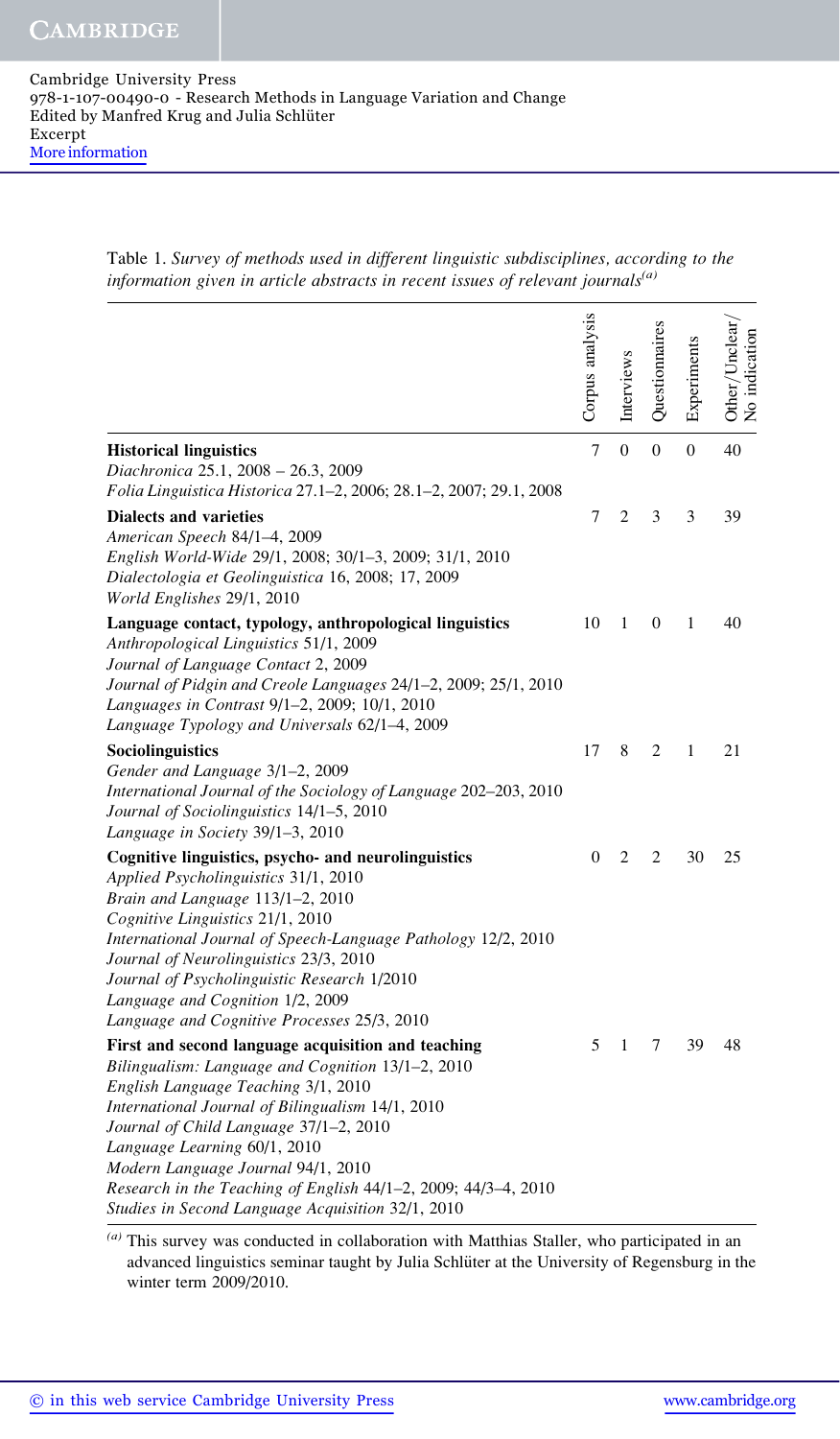Evidently, the number of abstracts considered for Table 1 would need to be increased to gather a more representative set of data, but the results are no doubt suggestive of the most typical affinities between fields of study and methodological approaches. In sum, corpus-based research is currently the most widely spread methodology across different fields of study, particularly in those dealing with the externalized use of language, whereas experiments are the staple method of a more limited number of subdisciplines, which are characterized by a focus on mental processes in language use. What is most striking in this survey is the fact that the articles whose abstracts were surveyed hardly ever indicate that more than one methodology is applied to the phenomenon under investigation.

### 5 Methods in studies on language variation and change

Let us now concentrate in more detail on the field of language variation and change. Nowadays, we tend to think of linguistic variation (both synchronic and diachronic) as a research framework of its own, but essentially it is first and foremost a general linguistic phenomenon that can be, and indeed is, studied from different perspectives. Overall, the various approaches to grammatical variation follow the general tendency of individual linguistic frameworks to employ their preferred methods as outlined in the preceding section. The present book brings together some important approaches, highlighting their specific strengths and weaknesses and ways of fruitfully combining them.<sup>4</sup>

Dialectology is an old discipline that has always been concerned with linguistic variation, but has focused on diatopic variation (across space) rather than on the variation that can be found within individual speakers or speaker communities. The traditional methodology of dialectological studies, the drawing of dialect maps based on elicited data, encounters massive problems when intra-individual and syntopic variation comes into play (see Kretzschmar, Chapter 3, and Anderwald and Kortmann, Chapter 17, this volume).

The long-established linguistic discipline of phonology is not typically concerned with variation since it idealizes phonological systems on the basis of raw phonetic data. The latter do contain a substantial amount of variation, which phoneticians capture with a wide methodological repertoire, ranging from auditive via acoustic to articulatory techniques. These techniques are at the disposal of linguists interested in synchronic variation and its conditioning factors, though their application requires a greater or lesser amount of training (see Gut, Chapters 12 and 13, this volume).

<sup>&</sup>lt;sup>4</sup> See also Rosenbach (2002: §5) for a more detailed overview of the field of grammatical variation; see Krug (2000) or Krug and Schützler (2013) for theoretically oriented approaches that, with the help of corpus linguistics and statistical analysis, integrate semantic, phonological and morphosyntactic observations into a grammaticalization framework.